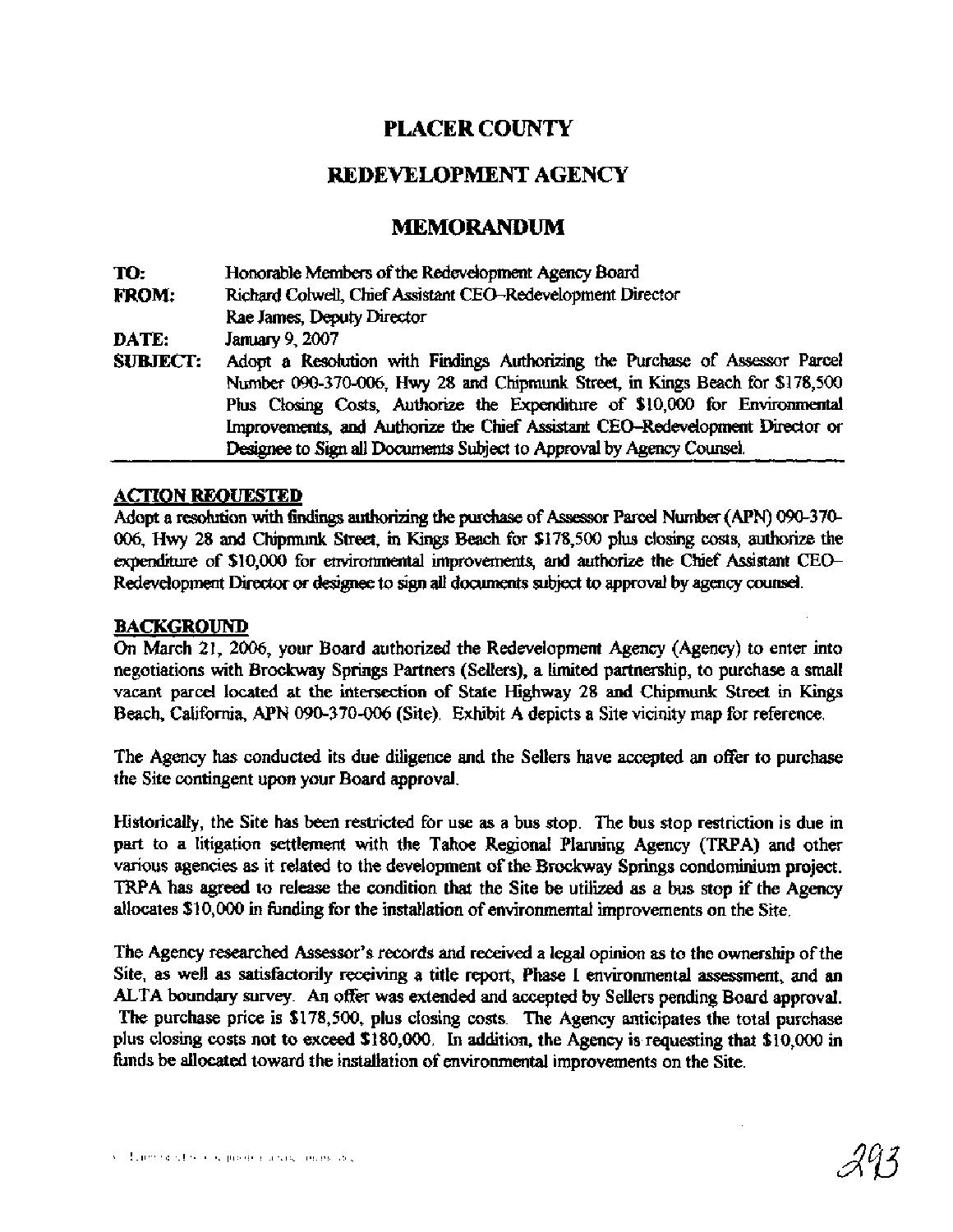This Site is located strategically at the eastern gateway into Kings Beach. The Agency purchased the adjacent parcel in April 2006. It is anticipated that the Agency will continue to assemble<br>property in the area for a future gateway development into Kings Beach. California property in the area for a future gateway development into Kings Beach. Redevelopment Law, Heath and Safety Code Section 33391, authorizes redevelopment agencies to acquire property to effectuate redevelopment. The Site acquisition meets the North Lake Tahoe Redevelopment and Implementation Plan goals to assemble land into economic parcels in support of rehabilitation and revitalized development.

California Redevelopment Law **(Health** and Safety Code Section 33445) requires **that** your Board make certain **fkdmgs** for **the** purchase of land. **rust,** a **finding** must be made that **the putchase** of land is of benefit to the project area or the immediate neighborhood in which the project is located. The purchase of land will facilitate the removal of blighting influences and correct small and irregular lot deficiencies to remove impediments to development. Second, a **finding** must be made **that** there are no other reasonable means of financing the aqukition Staff **has** determined that there are **no** other sources of **fiuading** available at this **time** to facilitate with Site aqukition. **Fmdly,** a **findug** must be made that acquisition of the Site will assist in the elimination of one or more blighting conditions inside the project area and is consistent with the Project Area Implementation Plan adopted pursuant to Health and Safety Code Section 33490. The Site acquisition will help address small and irregular lot deficiencies in a stagnant area to facilitate new development opportunities.

### **ACOUISITION ELEMENTS:**

- Price: \$178,500. Staff has reviewed recent land sale transactions and has confirmed that the price is reasonable and within current market range.
- Due Diligence: The following due diligence has been concluded; preliminary title report,  $\bullet$ Phase I environmental site assessment, legal determination as to Site ownership and an **ALTA** land title survey. No adverse conditions were cited in the above reports. The purchase agreement contains a feasibility period of twenty-one (21) days fiom the date of Board approval, to complete any remaining due diigence.
- $\bullet$ **California Environmental Quality Act (CEQA):** Agency acquisition of property is exempt fiom review under CEQA guidelines section 15180 for redevelopment projects that fall under the Agency's planned activities. This action, as noted, is consistent with the North Lake Tahoe Redevelopment Plan, which received environmental approval at the time of adoption.
- ۰ **Operational** & **Maintenance Expenses:** Operation & maintenance expenses for this Site acquisition are anticipated to be **minimal** and **may** include trash and debris removal.

### **FISCAL IMPACT**

The Seller **has** agreed to the purchase price of \$178,500. Total estimated expenditures for this acquisition are \$180,000 including closing costs. In addition, **TRPA** is requiring the Agency to allocate \$10,000 in order to release the bus stop restriction on the Site. The purchase price was arrived by deducting \$10,000 from the amount to account for the Agency expense to remove the bus stop restriction. These aforementioned hnds shall be used for Best Management Practice or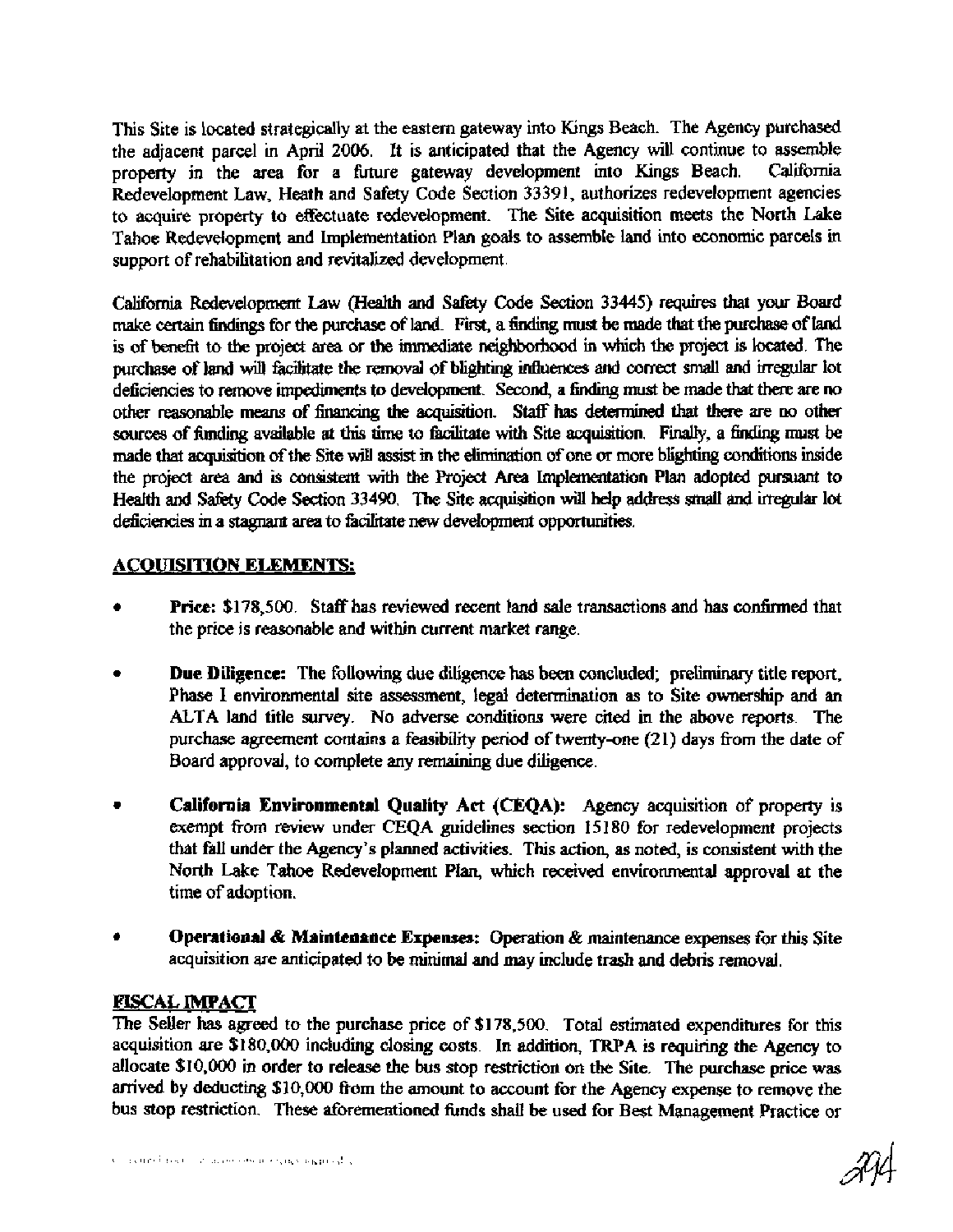restoration improvements. The Agency has budgeted sufficient North Lake Tahoe Redevelopment Tax Increment funds to make this purchase. There will be no impact to the County General Fund.

### **ENVIRONMENTAL STATUS**

Property acquisition in hrtherance of the North Lake Tahoe Redevelopment Project Area Plan is exempt from environmental review per CEQA guidelines section 15180. In addition, the proposed action to acquire land does not commit the Agency to a definite course of action. The proposed action is not a federal undertaking under National Environmental Policy Act guidelines.

### **RECOMMENDATION**

Adopt a resolution with **Wings** authorizing the purchase of APN 090-370-006, **Hwy** 28 and Chipmunk **Street,** in Kings Beach for \$178,500 plus closing **costs,** authorize the expendmue of \$lO,OOO for environmental improvements, **and** authorize the Chief Assistant CEO-Redevelopment Director or designee to sign all documents subject to approval by **agency** counsel.

Attachment - A *copy* of the contract is available at the Clerk of the Board's *Ofltice.* 

cc: Sabrina Thompson, Agency Counsel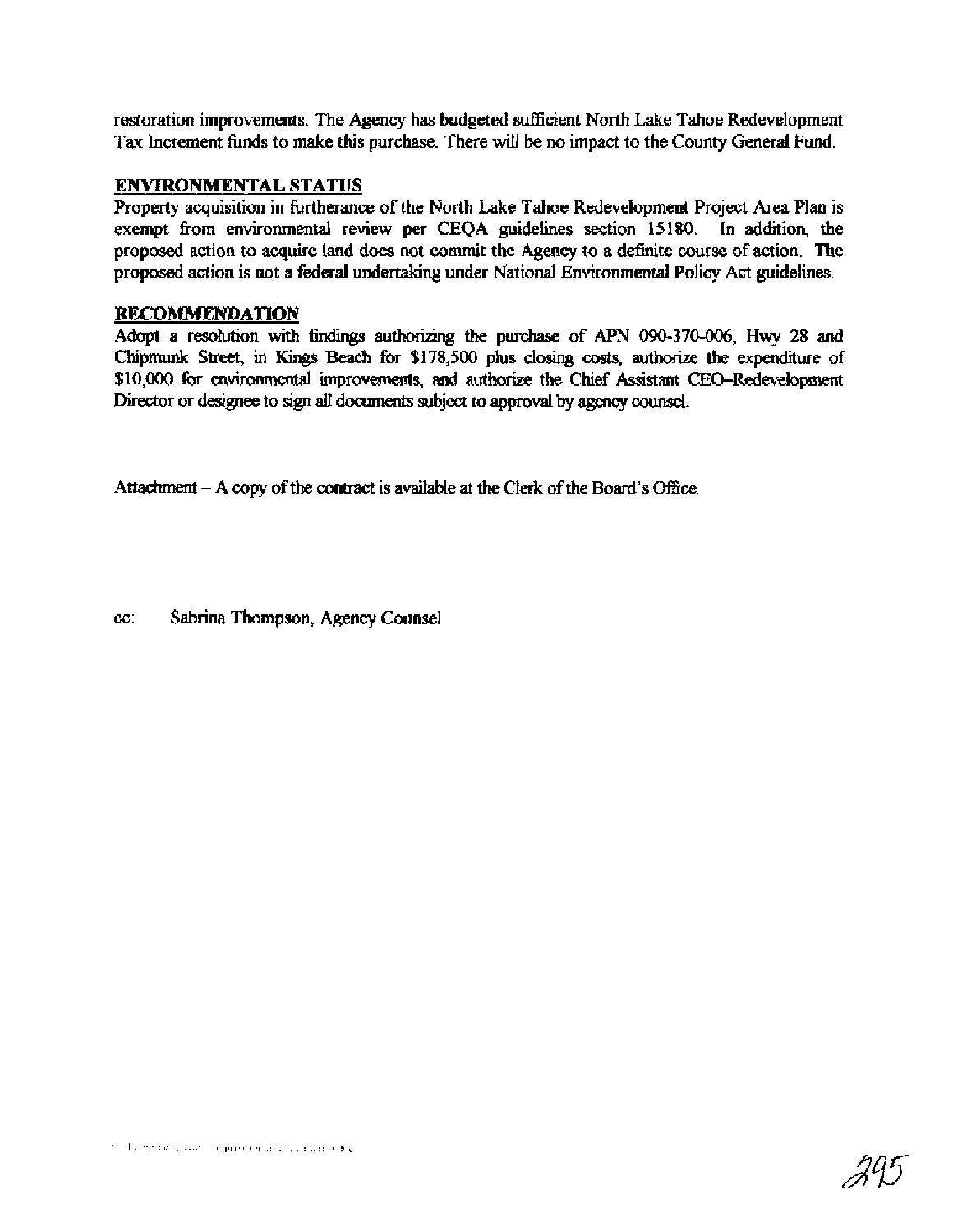# Before **the Placer** County **Redevelopment Agency Board of Directors**  County of Placer, State **of California**

In the matter of:

Adopt a Resolution with Findings Authorizing the Purchase of **Resol.** No: Assessor Parcel Number 090-370-006, Hwy 28 and Chipmunk Street, in Kings Beach for \$178,500 Plus Closing Costs, Ord. No: Authorize the Expenditure of \$10,000 for Environmental Improvements, and Authorize the Chief Assistant CEO- **First Reading:** \_\_\_\_\_\_ Redevdopment Director or **Dcsiee** to **Sign rll** Documents Subject to Approval by Agency Counsel

The following **Resolution** *<b>was duly passed by the Redevelopment Agency Board* 

of the County of Placer at a mguhr **meeting hekl** January 9,2007 **<sup>9</sup>**

by the following vote on **roll call:** 

**Ayes:** 

**Noes:** 

Absent:

Signed and approved by me after its passage

Attest: Clerk of said Board Chair, Agency **Board** 

**BE IT RESOLVED** by the Board of the Placer **County** Redevelopment Agency **as** follows:

WHEREAS, the Placer County Redevelopment Agency (Agency) has adopted the North Lake Tahoe Redevelopment Project Area (Project Area), the North Lake Tahoe Redevelopment Plan, **and** the North **Lake** Tahoe Implementation Plan (the Plans) ; **and** 

2ЧЮ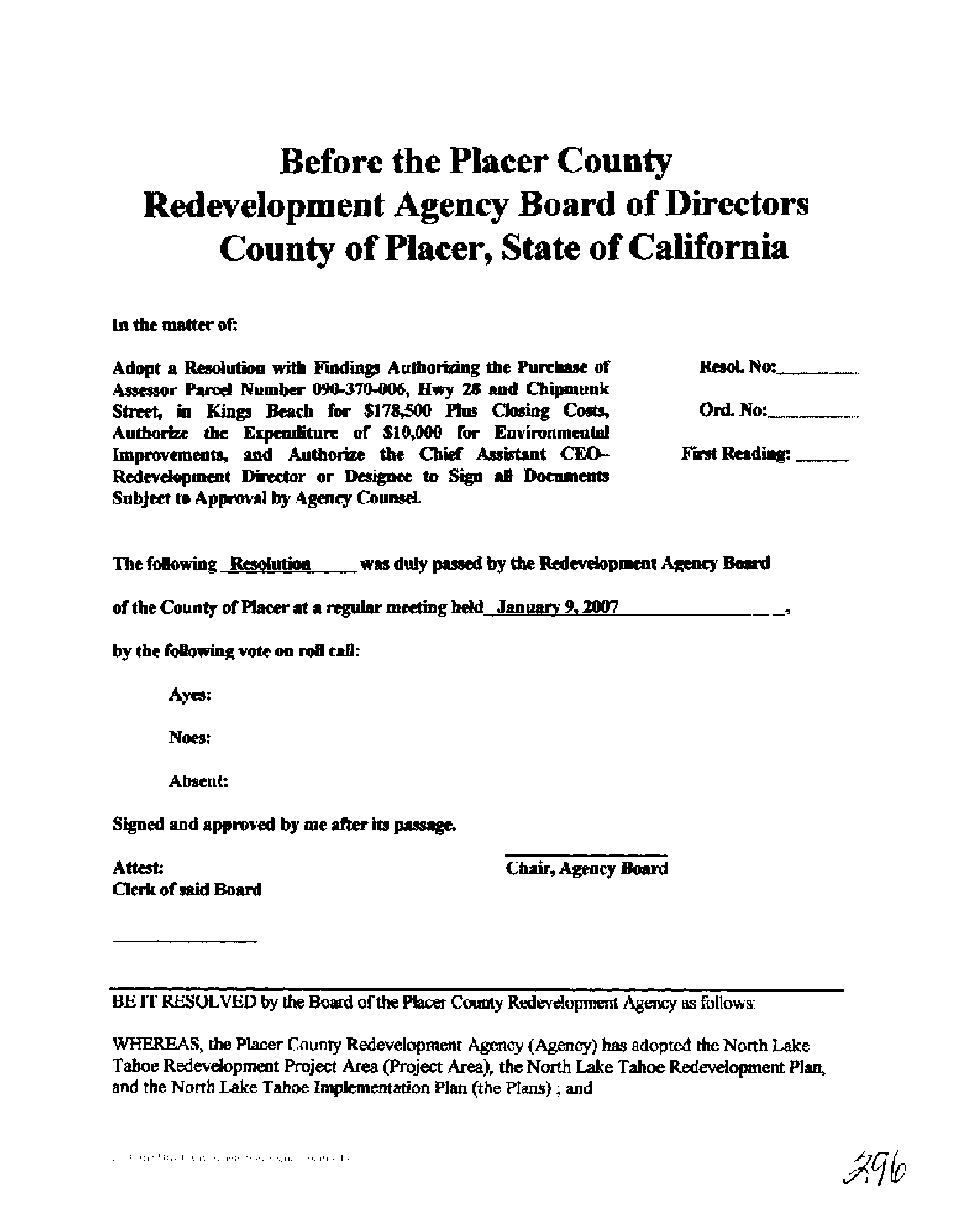WHEREAS, the Agency is vested with responsibility pursuant to the Community Redevelopment Law (Part I of Division 24 of the Health and Safety Code of the State of California) to implement the Plans in the Project Area; and

WHEREAS, the Agency intends to purchase certain real property within the Project Area which it intends to hold for future development; and

WHEREAS, acquisition of real property by the Agency for future development is contemplated and provided for in Section 309 of the Redevelopment Plan and pursuant to Section 33391 of the Law; and

WHEREAS, property acquisition in furtherance of the North Lake Tahoe Redevelopment Project Area Plan is exempt from environmental review per California Environmental Quality Action guidelines section 15180. In addition, the proposed action to acquire land does not commit the Agency to a definite course of action. The proposed action is not a federal undertaking pursuant to the National Environmental Policy Act; and

WHEREAS, by the **staff** report accompanying this resolution and incorporated herein by this reference, the Agency Board is provided with additional information upon which the findings and actions set forth in this resolution are based.

NOW, THEREFORE, BE IT RESOLVED that based on infodon presented to **the Agency** Board and in compliance with the requirements of Section 33391 of the Law, the Agency finds and determines as follows:

- 1. **All of the above recitals are true and correct, and the Agency Board has based the iindings** and actions **set** forth in **this** resolution, in **part,** on such recitals.
- **2.** The Agency Board hereby finds and determines that (a) Agency assistance for acquisition of the Property for site assemblage will be of benefit to the Project Area; (b) no other reasonable means of financing the acquisition of the Property and the remediation of environmental deficiencies, are available to the community; and (c) the payment of Agency finds for the acquisition of the Property (i) will assist in the elimination of one or more blighting conditions in the Project Area and **(ii)** is consistent with the Implementation **Plan** adopted by the Agency pursuant to Section 33490 of the Law. A **summary** of the factual and analytical basis used by the Agency in making these findings and determinations is **set** forth in the stag report.
- **3.** The Agency Board consents to the **payment** by the **Agency** for the acquisition of Assessor Parcel Number 090-370-006 from Brockway Springs Partners, a limited partnership, for \$178,500, plus closing costs.
- 4. The Agency Board consents to allocate and expend \$10,000 in North Lake Tahoe Redevelopment Area Project funds for the installation of environmental improvements on the Property.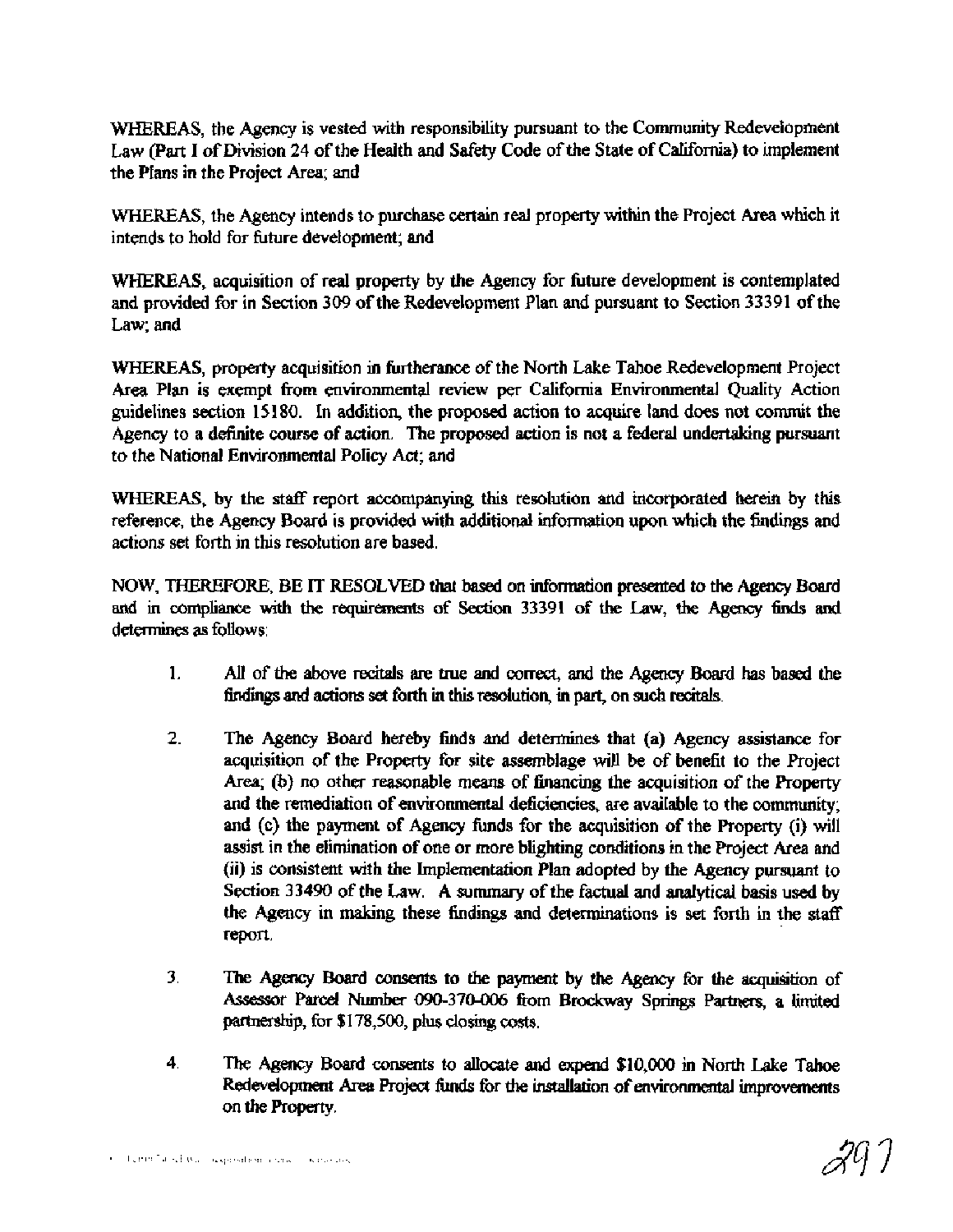- 5. The Agency Board authorizes the Chief Assistant CEO-Redevelopment Director or his designee to execute all necessary documents to carry out this acquisition **subject** to **Agency Counsel review.** The Agency Board hereby authorizes the Chief Assistant CEO-Redevelopment Director or designee to sign the Purchase and Sale Agreement and Joint Escrow Instructions and all related escrow documents pursuant to the Purchase and Sale Agreement and Joint Escrow Instructions, and to take such actions and execute such other documents as are appropriate to effectuate the intent of this resolution subject to review by Agency Counsel.
- *6.* This resolution shall take immediate *etkt* fkom and **after** its passage and **approval.**

$$
\mathcal{AIB}
$$